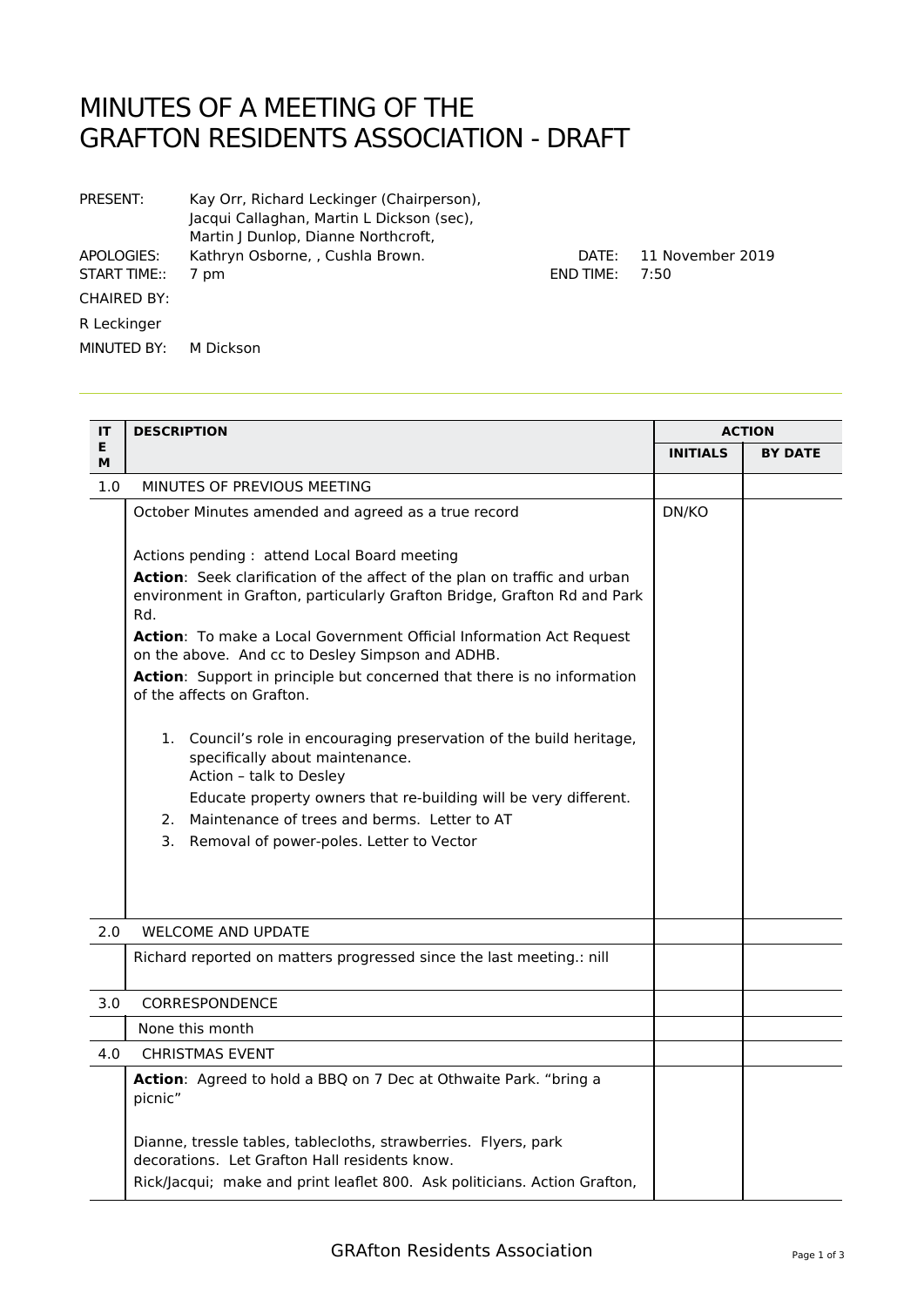| IT             | <b>DESCRIPTION</b>                                                                                                                                                                       | <b>ACTION</b>   |                |
|----------------|------------------------------------------------------------------------------------------------------------------------------------------------------------------------------------------|-----------------|----------------|
| E.<br><u>м</u> |                                                                                                                                                                                          | <b>INITIALS</b> | <b>BY DATE</b> |
|                | Neighbourly,                                                                                                                                                                             |                 |                |
|                | Kathryn: Subscription envelopes.                                                                                                                                                         |                 |                |
|                | Kaye; pikelets, 5 seed loaf. Let Grafton Gentlewomen know and have                                                                                                                       | multiple        |                |
|                | opportunity to participate as they wish.<br>Gavin: BBQ, gas, accessories.                                                                                                                |                 |                |
|                | Martin & Damian: BBQ food for adults and kids. Inform council events                                                                                                                     |                 |                |
|                | coordinator. Invite St Davids.                                                                                                                                                           |                 |                |
|                | Jacquie: leaflet chopping & delivery. Invite LB Church.                                                                                                                                  |                 |                |
|                | Martin J Dunlop: green salad and bread. Muscle.                                                                                                                                          |                 |                |
|                |                                                                                                                                                                                          |                 |                |
| 5.0            | <b>WEBSITE</b>                                                                                                                                                                           |                 |                |
|                | Rick has renewed the website. GRA to reimburse for \$112 for website<br>hosting                                                                                                          | MD/DN           |                |
|                | Address remains Libby and Jules' PO Box.                                                                                                                                                 |                 |                |
| 6.0            | PEST FREE - IMPROVING GRAFTON'S FCOLOGY                                                                                                                                                  |                 |                |
|                | Dianne went to meeting with Crista Fergusson who has done the training and<br>interested in organising Pest Free Plan.                                                                   |                 |                |
|                | A bit broader than predator free; pest free - vermin control. Plant pests,                                                                                                               |                 |                |
|                | encouraging planting of desirable plants - especially to attract birds and                                                                                                               |                 |                |
| bees.          | The first part is to assess what is around.                                                                                                                                              |                 |                |
|                | Trainers available if we get the trainees. Minimum 10?                                                                                                                                   |                 |                |
|                | Asking organisations in the area about their control programmes.                                                                                                                         |                 |                |
|                | Discussion about identifying weed species.                                                                                                                                               |                 |                |
| 7.0            | <b>FINANCIAL</b>                                                                                                                                                                         |                 |                |
|                | Additional membership in. Web hosting out.                                                                                                                                               |                 |                |
|                | Because we are an incorporated society, people can apply for funding                                                                                                                     |                 |                |
|                | through us to do things like public art, community garden, etc.                                                                                                                          |                 |                |
| 8.0            | <b>GENERAL BUSINESS</b>                                                                                                                                                                  |                 |                |
|                | 1. Martin Dunlop has a beehive. Will bring along and discuss at                                                                                                                          |                 |                |
|                | Christmas BBQ. Will appreciate advice and discussion.                                                                                                                                    |                 |                |
|                | Would like to go through new medical school building.<br>2.                                                                                                                              |                 |                |
|                | Train tunnel tickets were all sold out within an hour.<br>3.                                                                                                                             |                 |                |
|                | This Thursday, 5pm Ellen Melville hall - what funds there are<br>4.<br>for heritage projects. Heritage funding seminar. Invite<br>needed. Auckland Council.                              |                 |                |
|                | 5. How to research house history session from Auckland<br>library.                                                                                                                       |                 |                |
|                | Follow up on mowing of berms. Some are mown, some are<br>6.<br>not. Rick to follow up with Desley? Martin to follow up with                                                              |                 |                |
|                | Council.                                                                                                                                                                                 |                 |                |
|                | 7. Xmas in the park. Eric Narm? ATEED - Please update us on<br>traffic and rubbish plans. We have been thoroughly ignored<br>to date. Fireworks fallout really affected residents in the |                 |                |
|                | past. Supplier has been prosecuted in other circumstances.                                                                                                                               |                 |                |
|                | 8. Traffic driving wrong way down sea-view - No Entry sign<br>missing from Park Rd sign.                                                                                                 |                 |                |
|                |                                                                                                                                                                                          |                 |                |
|                |                                                                                                                                                                                          |                 |                |